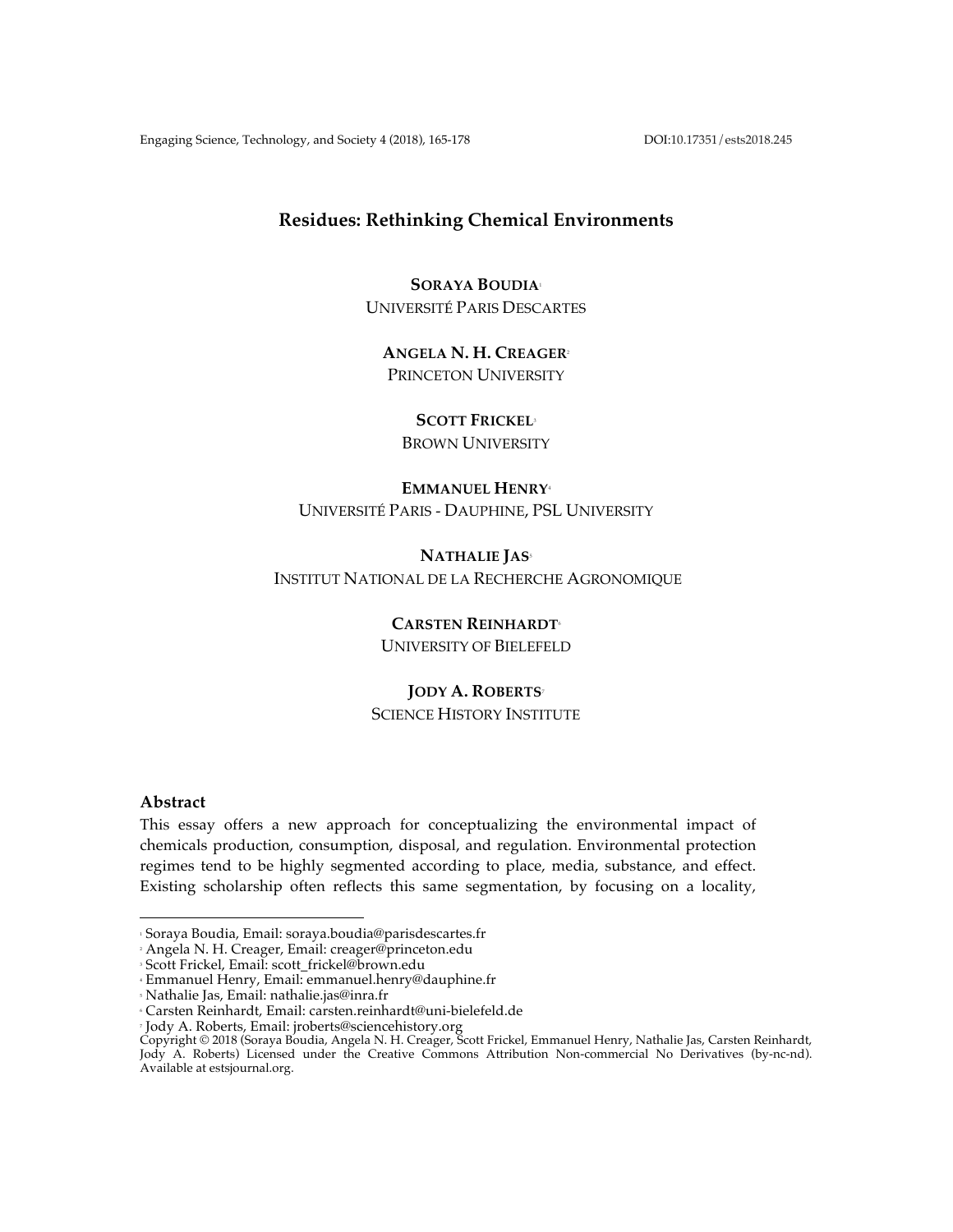specific chemical, social movement, or regulatory body. In turn, as new environmental measures are introduced to deal with pollution and toxicity, they tend to focus on controlling future effects rather than dealing with the accumulated contamination from past industrial activity and waste. In chemical substances we encounter phenomena that are at the same time voluminous and miniscule, regulated yet unruly. Inspired by recent work on materiality and infrastructures, we focus on the concept of *residues* as both material and political entities. Following residues, we argue, helps us see how the past has been built into our chemical environments and regulatory systems, and why contaminants seem to always evade control.

### **Keywords**

 

chemicals; industry; residue; environmental health; regulation; environmental justice

### **I.**

Environmental health, politics, and regulation have become important topics to STS scholars, in part because of the urgency, complexity, and scale of contemporary environmental problems. Research has nucleated around several key topic areas: the science and medicine of exposure and chemical safety; the role of technical experts in government decision making; actions by industry to forestall regulation by magnifying scientific uncertainty; and the mobilization of environmental justice movements that understand risk to be stratified by race and class, to name a few (e.g., Boudia & Jas 2014; Brown 2007; Cranor 1993; Jasanoff 1990; Krimsky 2000; Langston 2010; Markowitz & Rosner 2002; Pellow 2007; Proctor 1995; Sellers 1997; Shostak 2013).For each of these issues, the relevant environmental problems implicate chemical manufacturing and pollution. Since the publication of *Controlling Chemicals* by Ronald Brickman, Sheila Jasanoff, and Thomas Ilgen (1985), scholars who have squarely addressed the industry and its manifold environmental consequences have generally focused on a polluted locality (a mining or fenceline community, or a building), a type of toxin (lead, PCBs, or Bisphenol-A), a type of victim (consumer, worker, resident, ecosystem), or a regulatory regime (e.g., Allen 2003; Boullier 2016; Fortun 2001; Henry 2007; Murphy 2006; Ross and Amter 2010; Vogel 2013). This literature has been exceedingly valuable in illustrating the scope and recalcitrance of environmental problems related to the chemical industry, but reflects the same kind of segmentation that bedevils environmental regulatory systems. Recent developments in STS, such as the scholarly attention to materiality and infrastructures, suggest promising avenues for reconsidering the production and control of chemicals (Bennet 2010; Bowker & Starr 1999; Law 2010; Slota & Bowker 2017). We are exploring how these approaches might be exploited to *theorize from* chemical domains rather than applying theory to chemical cases.

<sup>8</sup> There is also scholarship on chemicals regulation in various national contexts, which we will not attempt to cite here, including work by sociologists, political scientists, legal scholars, and environmental and labor historians. For examples of work on transnational regulation of chemicals, see note 10.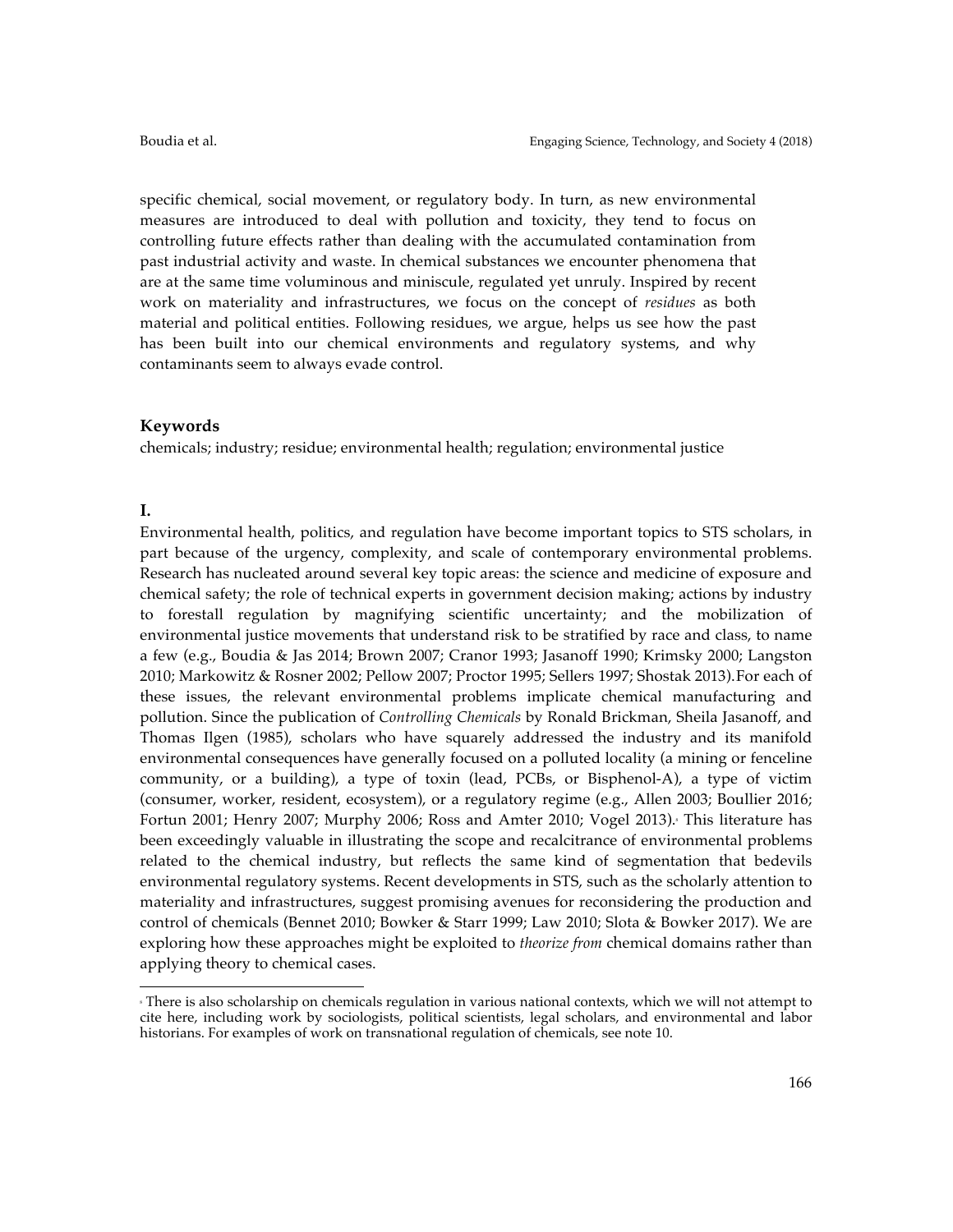In this *Considering Concepts* essay, we invite collective rethinking about chemical environments, focusing on the notion of a *residue*. Residues need not be bound to a place, a substance, an effect, or a regulation, but instead afford us a multivalent conceptual tool for dealing with the dynamic complexities of chemical environments, both concrete and abstract. Moreover, by offering a reimagined vocabulary and program for research, we hope to nudge academic and public discussion of chemical production as it relates to regulation and environmental health beyond the cul-de-sacs of exasperation, complacency, and despair.

### **II.**

 

Residue is an old idea. It derives from the Latin, *residuum*, meaning "something remaining." The meaning has not changed much over the centuries. A contemporary definition describes residue as "a small amount of something that remains after the main part has gone or been taken or used" (Oxford Dictionaries online). In law, this something refers to what remains of an estate after taxes, debts, and bequests are paid. And in chemistry, residue refers to "that which remains after a process of combustion, evaporation, digestion, etc.; a deposit or sediment; a waste or residual product" (Oxford English Dictionary online). Consonant with aspects of all of these definitions, the residues we wish to describe are at once by-products of extractive and industrial technology, history, and organization and also catalysts escaped from the lab or the landfill or the mine and urging into existence new biological, chemical, geological and sociotechnical worlds. We think residue is a concept that can capture the multi-faceted nature of chemicals.

For STS scholars, the idea of residue holds two distinct and novel attractions. One attraction is the promise of new method. Like biological tracers, we can use residues to chart the chemical dispersions and transformations set into motion by industrialization, often disclosing unanticipated environmental and social costs of living on what is now a "synthetic planet" (Casper 2003; Creager 2013). Residues are transgressive. They disobey boundaries, appear where they shouldn't appear, alter environments, and enter communities and bodies without permission.<sup>®</sup> Following them around, rooting them out, holding them up to the light, allows a different world to come into view, a world we cannot see so clearly if we begin our exploration with the economics of chemical production or the legal studies of chemical regulation or the chemical politics of sick communities. The other attraction that residues hold for us is theoretical. In transposing a key category from its everyday and scientific usage, we are engaging in what Henry Cowles has called "endogenous analytics," peering closely at our chemical subjects for clues as to how to understand them anew (Cowles 2014: 15; Cowles 2016).

<sup>9</sup> Recently (while we were preparing this piece), Gabrielle Hecht (2018) published an essay using the same concept, as seen through governance of contaminants from mining. Our approaches are consonant but not identical.

<sup>10</sup> The "transboundary" nature of chemical pollution made it an issue of international negotiation and regulation by the 1970s: Eckley (2000); Eriksson, Gilek, & Ruden (2010); Long (2000); Pallemarts (2003); Rothschild (2014); Rothschild (forthcoming); Selin (2010).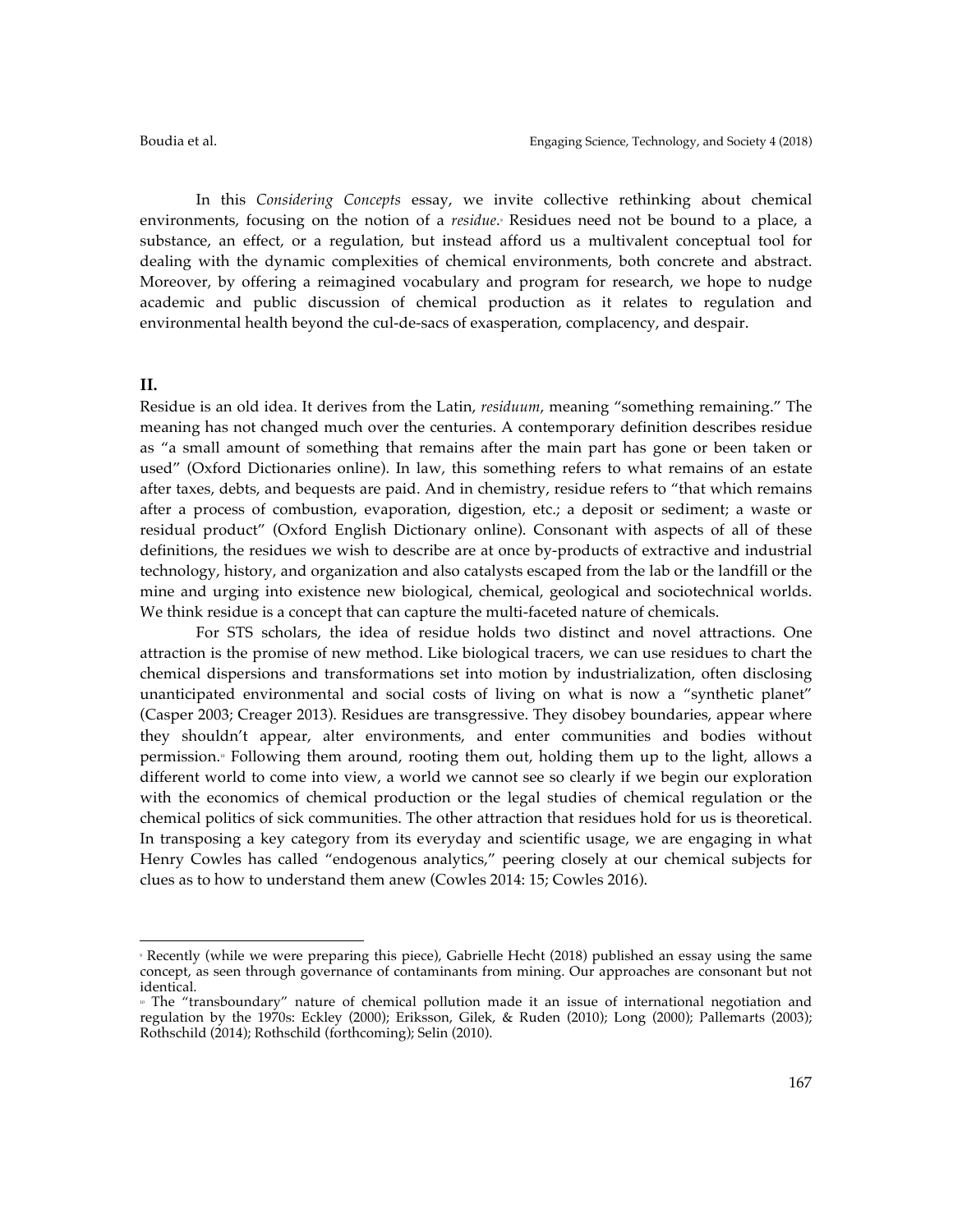We find five properties of residue especially interesting and use diverse empirical examples to tease apart the theoretical significance of each one. These five properties can be distinguished analytically but they are also closely related. Politics runs through all of these aspects of residues, a consistent point of their interconnection. This is our lone caveat and starting premise.

First, the term "residue" is marked from the outset by a kind of irreversibility. "Something remaining" implies past action. Residues are the results or outcome of some already concluded process. They are leftovers. Remnants. In this sense, residues cannot escape their history and provide clues for reconstructing the chemical past. This is equally true of chemical products which are not human-made and those that are synthetic. Humans come into contact with lead, a natural but highly toxic metal, because it has been extracted for industrial purposes and permanently redistributed across the environment.<sup>11</sup> PCBs, by contrast, did not exist before chemists synthesized them. During the middle decades of the twentieth century, as the electrical infrastructure for the growing industrial economies was built, PCBs entered landscapes, workplaces, and households, in air conditioners, fluorescent light fixtures, refrigerators, television sets, and electrical transformers. Their insolubility in water and resistance to corrosion led PCBs to be used in carbonless copy paper, paints, sealants, ironing board covers, and plastic bottles. Because of their very slow degradation (physically or biologically), PCBs will linger in the environment indefinitely, though they were banned decades ago, and their fat solubility means that these toxic residues continue to bio-accumulate in food webs (Spears 2014: 1–4; US Senate, Committee on Environment and Public Works, Subcommittee on Superfund and Environmental Oversight 1988: ch. 2). Michel Serres observes that "pollution comes from measurable residues of the work and transformations related to energy, but fundamentally it emanates from our will to appropriate, our desire to conquer and expand the space of our properties" (Serres 2011: 42). Serres' work reminds us that the irreversibility of residues emanates not only from the molecular nature of the chemical substances, but also from the politics of production and regulation––of decisions to create toxicants as well as decisions to not clean up the leftovers (Reinhardt 2010). As irreversible objects, these residues––both material and political––can't simply be undone, undermining the idea that there is a "pre-" era to which we can return, even if politically and economically powerful actors want it so (Shotwell 2016; Tsing 2015). As Jens Beckert has argued, capitalism tends to restrict attention to future possibilities (Beckert 2016). Residues remind us that the past cannot be ignored.

Second, residues are material objects, though often neglected or treated as immaterial. Because residues can be thin, faint, negligible, and difficult to see, they are also easy to ignore, which can be politically useful. Residues' there-but-not-there quality belies not only a material existence but, often, their actual volume. For example, in mining the residues generated from extraction and refinement often far exceed the final product. In this way, even as mountains of sometimes-toxic "tailings" remain invisible to ultimate consumers, they tend to pile up among

 

<sup>11</sup> Geochemist Clair Patterson presented compelling evidence in 1965 that lead exposure was directly related to industrialization and warned of the public health hazards of viewing it as a natural part of the environment. See Warren (2000); Markowitz & Rosner (2013).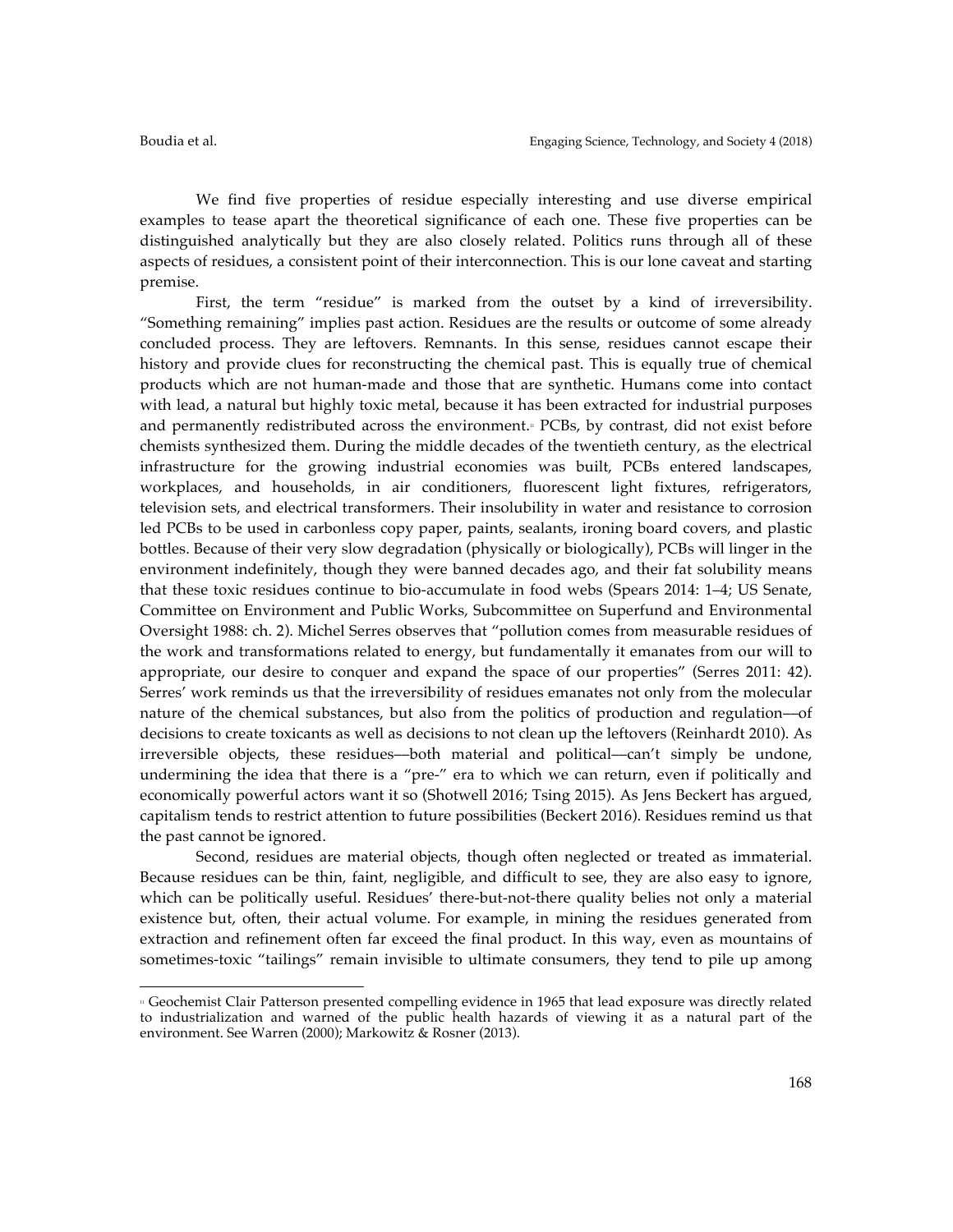socio-economically disadvantaged populations and already degraded ecosystems (McNeill & Vrtis 2017). And even when the physical volumes of residues are miniscule they have substantive, empirical presence and political consequence. For example, toxicity dose-response curves are not always linear; sometimes a little bit of a toxin can cause disproportionate harm (Khetan 2014). So can cumulative effects. We interact with residues all the time and chronic exposure to a little poison every day can add up to a lot of poison over the course of a human lifetime or––when we are dealing with heritable mutations––generations (Chen and McKone 2001). The geographic dispersion of residues can also make an important difference because a little bit everywhere adds up to a lot. At the height of the Roman Empire, coinage forged from Iberian smelters produced enough fugitive lead to coat the globe, raising the planet's atmospheric lead to levels that are still measurable today (Tainter 2000). In each of these examples, our mistake, and sometimes our political folly, lies in believing that a little bit of something is the same as none at all.

Third, residues are slippery. They have a way of escaping modern production and regulatory systems and are often hiding in plain sight. Our standard surveillance systems miss residues when we don't look in the right place or we don't look for the right thing. Sometimes, we simply don't look at all. We know about pesticides on crops, but we miss the pesticides that drift over farm workers and their families (Bohme 2014; Daniel 2005; Harrison 2011). We know how to react to the dramatic oil spills that grab headlines and despoil coastlines, but we are stymied by the slow drip, drip, drip of crescive oil disasters-in-the-making (Beamish 2002). And even when we know what to look for and where to find it, some residues still slip away. Silver nanoparticles used in common consumer products like shampoos and conditioners wash down the shower drain, ending up in water treatment facilities that tend to do a good job of pulling nanomaterials out of waste water. But then the silver particles are incorporated into the solid waste stream, much of which is recycled as organic nutrients onto agricultural fields. From there, rain and wind wash nano-silver off the fields and back into streams, despite our best efforts to curtail its travels (Dale, Casman, Lowry, Lead, Viparelli, & Baalousha 2015). Nanoparticles are not unique in their slick mobility. Exhibit B is surely micro-plastics, now known to lurk in fresh seafood and quite possibly in our kitchen salts, honey jars, and beer (EFSA Panel on Contaminants in the Food Chain 2016). $\frac{1}{2}$  As a growing list of so-called "emerging" contaminants attests, the politics of residues are slippery too. From organochlorines to phenols to neonicotinoids to per- and polyfluoroalkyl substances, knowledge of these chemicals' whereabouts and effects seems always to arrive too late for preventive policy.

Fourth, residues are unruly, behaving and transforming unpredictably. Once at large, they interact with each other and the environment in complicated ways. Sometimes, of course, these interactions helpfully eradicate residues. Many synthetic materials break down and are completely taken up into the ecosystems, contributing to the biomass and nutrient cycles that

 

<sup>12</sup> Beyond fish, data on microplastic occurrence in food are limited. Confirmation of early studies reporting positive results are hampered by the lack of regulatory limits and standardized methodologies. On microplastics in salt, see Karami, Golieskardi, Choo, Larat, Galloway, & Salamatinia (2017); on honey, see Liebezeit, G. and E. Liebezeit (2013); on beer, see Liebezeit, G. and E. Liebezeit (2014).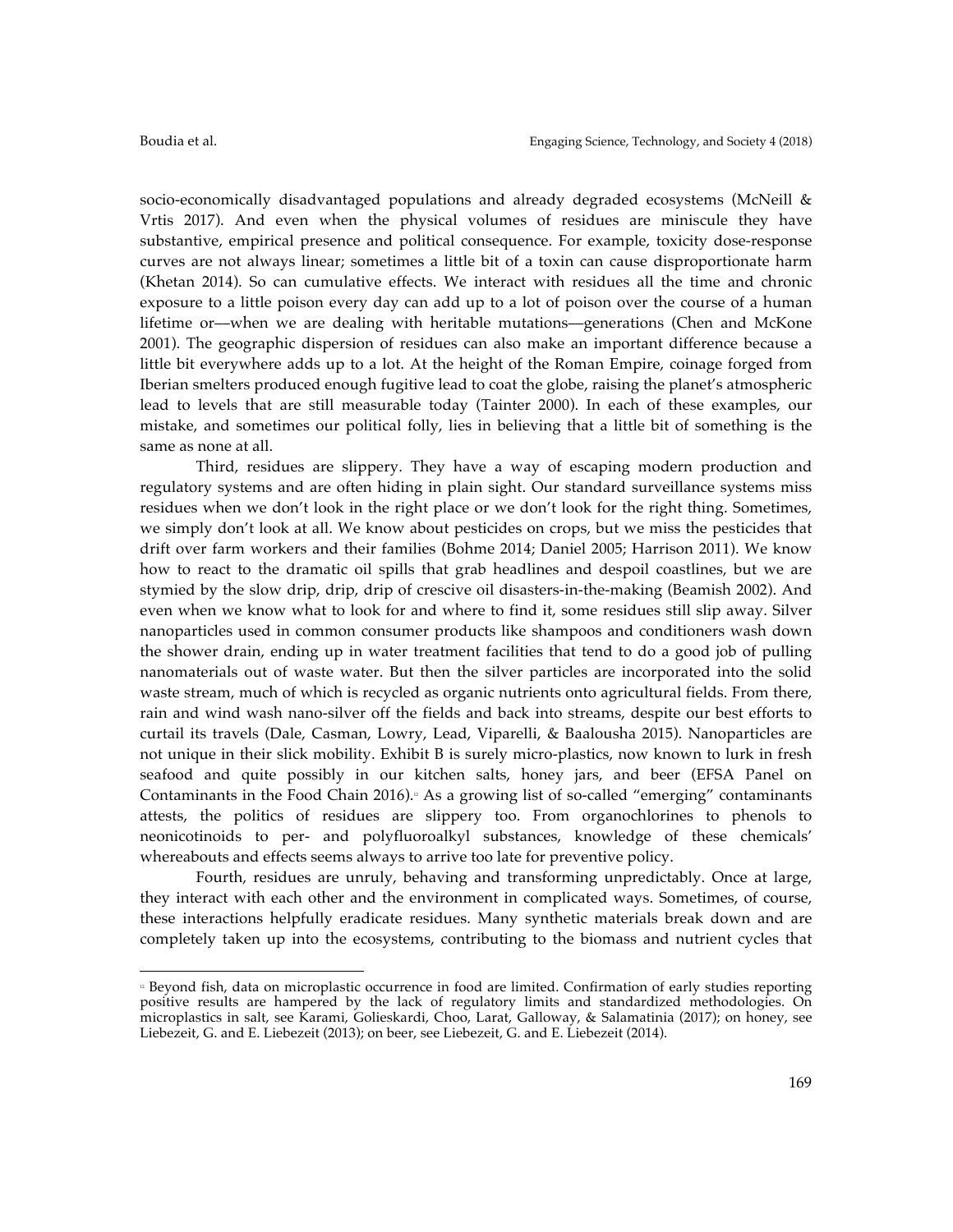perpetuate diverse life forms. But not all residues rejoin the environment as ecologically innocuous participants, and their persistence provides a kind of chemical record of industrialization, innovation, and consumer choice. Some residues that are not harmful outside human bodies are metabolized into toxic substances once inside them. Moreover, residues team up. Chemical emissions interact with each other and with substances that are in the soil and air, producing pollutants we had not planned—or planned for.<sup>19</sup> To take familiar examples, ozone and acid rain are both formed by chemical reactions of different kinds of industrial pollutants with the environment (sunlight in the first case and water in the second). Residual antibiotics from agriculture and aquaculture that enter the environment as waste contribute to the prevalent problem of resistance; it turns out that heavy metals, frequently a co-contaminant of antibiotics, further select for antibiotic resistance (Seller & Berendonk 2012). These interactions pose problems for environmental protection laws, which regulate exposures substance-by-substance, task-by-task, and medium-by-medium. This kind of hyper-segmentation in the law does not correspond to a three-dimensional world of mixtures and mobility, in which industrial chemicals and organisms interact in air, soil, and water to generate unexpected entities, environments, and risks.

Fifth, residue is primarily valued for the work it creates, less so for the work it accomplishes. It has an odd sort of negative identity: matter that is not supposed to matter. To call something a residue means that its useful life is effectively over; that is has aged, moved on, or is otherwise to be disregarded. Residue can become costly in its cleanup, however. When they are labeled as waste, residues require further work or energy to clean up, dissolve, remove. It is the unwantedness of residue, and the negative attention it inspires, that can make it incredibly expensive. To take a "crude" example, the oil lost to British Petroleum, LLC, when it gushed uncontrolled from the Deepwater Horizon oil platform in the Gulf of Mexico in 2010, was then valued at about \$250 million (Crooks 2016).<sup>4</sup> The cost to responsible parties and US taxpayers for stopping the leak and cleaning up the spilled oil is estimated to be \$14 billion.<sup>8</sup> But when residues are not identified as waste, they can lurk in invisibility. They are there, but not there, like the island-sized patches of plastic debris littering the oceans.<sup>4</sup> In this way, the bureaucratic act of labeling chemicals––as wanted/unwanted, important/unimportant––attaches residues to geopolitics. Labeling practices vary from country to country so that what is a residue in one country or at one time is a useful chemical product in another, creating discontinuities in international policy. For example, asbestos is now considered a residue in the few countries that have banned it while it continues to be used as a building material in many other countries. Plastic bags are increasingly seen as objects to be banned from cities when they were still considered useful (if not indispensable) just a few years ago. In this way, bureaucratizing

 <sup>13</sup> These are called secondary pollutants.

<sup>&</sup>lt;sup>14</sup> Calculated for inflation at August 2016 dollars.

https://inflationdata.com/Inflation/Inflation\_Rate/Historical\_Oil\_Prices\_Table.asp

<sup>15</sup> This figure does not include costs of civil penalties, environmental damages, criminal fines, and compensation to businesses and individuals. Crooks (2016).

<sup>16</sup> Scientists have identified five such massive patches in the world's oceans (Mosbergen 2017).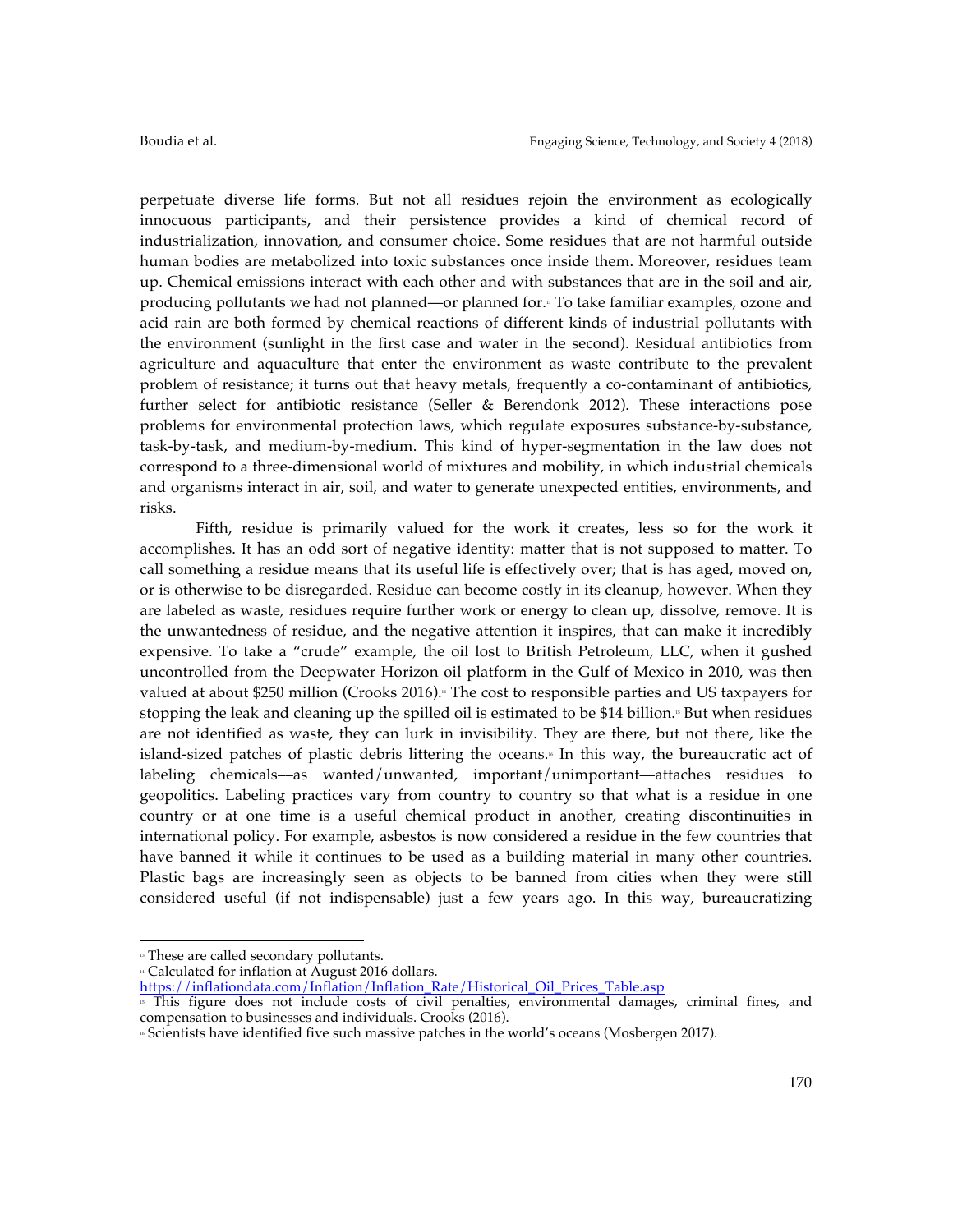chemicals can amount to an uneven vanishing act, serving as blinders on which environmental left-overs we notice, and which we fail to perceive; which we pay to clean up and which we leave alone.

## **III.**

The five social properties of residues are interesting in themselves, but only provide the starting point for our collaborative effort. They help us reimagine how chemical matter matters and they bring into better focus an emerging residues-oriented research program organized around three universal processes, namely legacy, accretion, and apprehension. We have found these three processes to be helpful in integrating empirical cases from our different STS fields of history, sociology, and political science.<sup>"</sup> While these three themes gather our insights in productive ways, they do not exhaust the possibilities of the analytic category of residue. Rather, we sketch out our particular research agenda to invite other STS scholars to consider how residues might inhabit, or even illumine, their own scholarly engagement with the environment.

To begin, residues exhibit the path-dependence and persistence of chemical contaminants, as matter out of time. More so than kindred concepts like temporality or history, *legacy* gives emphasis to the residual. Residues are what remain behind and remind us that with chemicals and other residues of the industrial age, the past is always present. The prior activities of human societies, whether two thousand years ago or two days ago, generate chemical residues that end up somewhere else, whether in water, air, on land, or in bodies. As the extensive contamination of the oceans with microplastic debris illustrates, we are swimming in the waste of the petrochemical era even as the production stream of disposables continues. The legacies of consumer chemicals involve not only material remains but also regulatory systems, which usually change by addition or modification, dragging administrative organizations and legal precedents interminably forward. Itself a by-product of jurisdictional limits and court challenges, regulation is an integral part of the production system from which residues have issued.

Additionally, to take a cue from Mary Douglas, residues represent matter out of place (Douglas 1966). Residues travel but also assemble, through processes of *accretion.* Consider how displaced residues from industrial activities accumulate, over time, as property owners and land uses change, and the role of regulatory rules in facilitating the dual accumulation of capital and hazardous waste (Frickel and Elliott 2018). Or the conundrums in dealing with electronic waste, for which recycling is a limited way to deal with the environmental and health impacts of decades of rare earth extraction, production, and disposal. Accretion shows us how, literally and figuratively, residue covers ground.

Residue can also be matter out of reason. We will signal this aspect as *apprehension,*  playing on its double meaning: understanding and worries (Shapiro, Zakariya, & Roberts 2017). Apprehension refers to human capacities to perceive and make sense of residues as part of our

 

 $^\mathrm{''}$  We are currently at work on a book manuscript which more fully develops these themes with a variety of examples from our individual and collective research.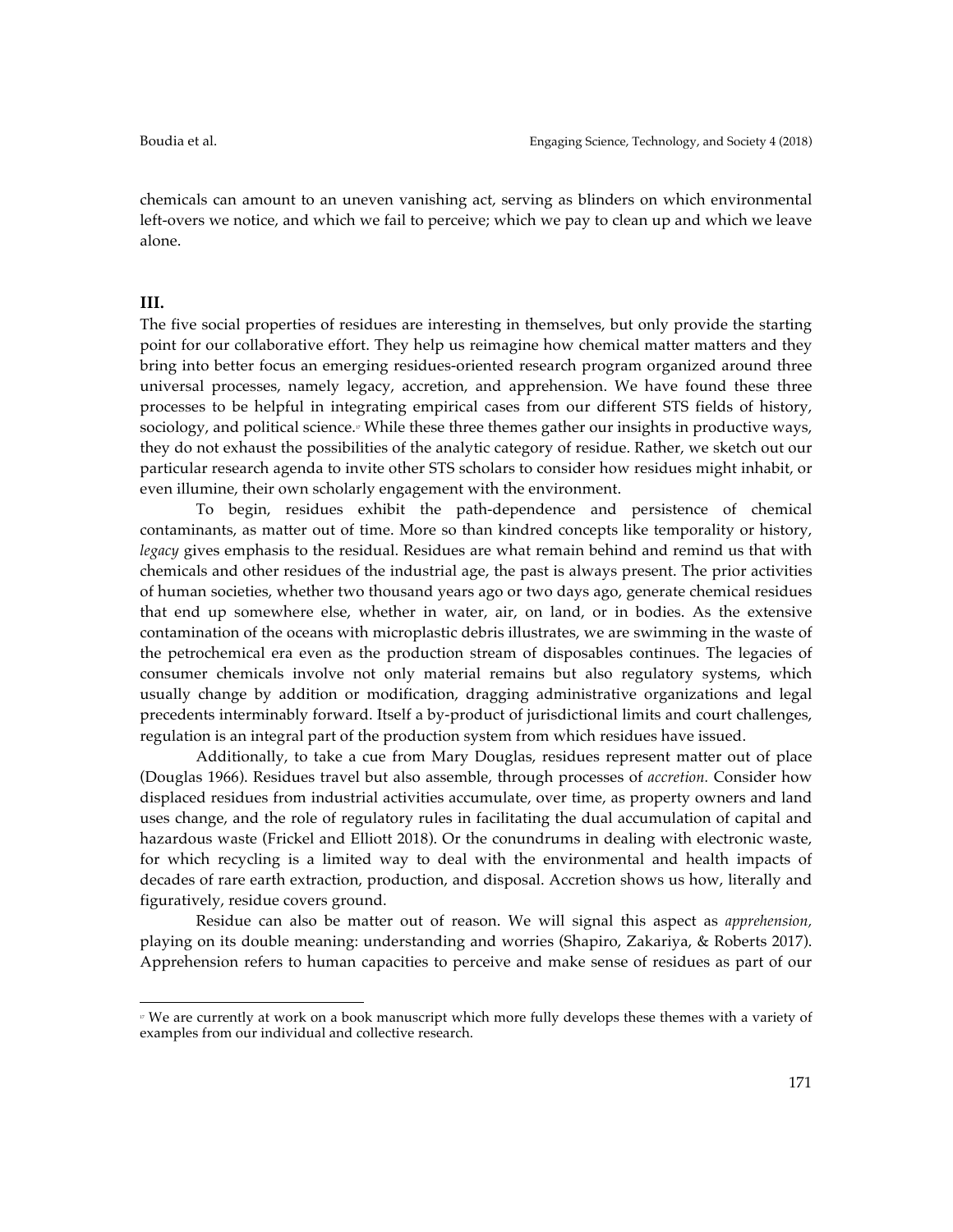physical environment. What we know, and what we don't know, and the ways in which systems of regulatory knowledge-making also produce ignorance, are highlighted as we consider apprehension (Frickel & Edwards 2014). It also refers to the emotional and moral character of residues as invoking danger. The material reality of residue challenges our systems of reasonmaking, especially those involving markets, science, and politics.

### **IV.**

All told, we find the idea of residue exciting because it helps us reframe and reconceptualize chemical environments in STS. One final example is how it refracts the Anthropocene, a topic that has taken environmental studies by storm (Crutzen & Stoermer 2000; Crutzen 2002).<sup>8</sup> In one sense (a material sense), residues *are* the Anthropocene––incontrovertible evidence of human activity that has become sedimented into the planet's terrestrial record. Residues are the chemical and elemental signals that physical geologists are using to identify a new epoch, mark its origins in time and space, and trace out the stratigraphic consequences of human history for Earth history. In another, more discursive sense, residues subvert a popular narrative about the environmental costs of industrialization, which has been tethered to the combustion of carbon and atmospheric climate change. Burning carbon creates residue, of course. But this framing misses the other side of the carbon coin: Oil and gas are the feedstocks for chemical industry, which synthesizes a massive variety of compounds used in every sector of the economy. Residues helps us see the Anthropocene as combustion *and* synthesis of carbon-containing compounds, as well as the industrial manipulations of dozens of other chemical elements. These material transformations are rearranging not only atmospheric and ocean chemistry, but biology as well, altering the course of evolution, including human evolution (Frickel 2004).

As this rendering of the Anthropocene illustrates, residue offers a way to reckon with environmental change and regulation in terms of its materiality and irreversibility. It enables us to draw on environmental science while recognizing its limitations, as well as to employ our critical perspective as social scientists. In tracking residues, we necessarily confront the present/past nature of chemical contaminants, the unavoidable issues of scale, and the conundrum of voluminous yet inadequate data. We see residues, presented here as a set of material-social properties enmeshed with processes of legacy, accretion and apprehension, as building capacity within STS to catalyze theory generated from chemical domains and so reimagine and remake our environments.

 <sup>18</sup> As proposed by Crutzen and Stoermer (2000), the Anthropocene refers to a period of human-induced changes to Earth's biogeochemical systems. It is meant to replace the Holocene as the current geological era. Crutzen and Stoermer suggested that the late 18th century provided a useful starting date consonant with James Watt's improvement of the steam engine in 1784. Among geologists, debate continues about when the Anthropocene began. Some argue for 10,000 years ago with the rise of large-scale agriculture; others argue for 1950, with the commencement of nuclear testing.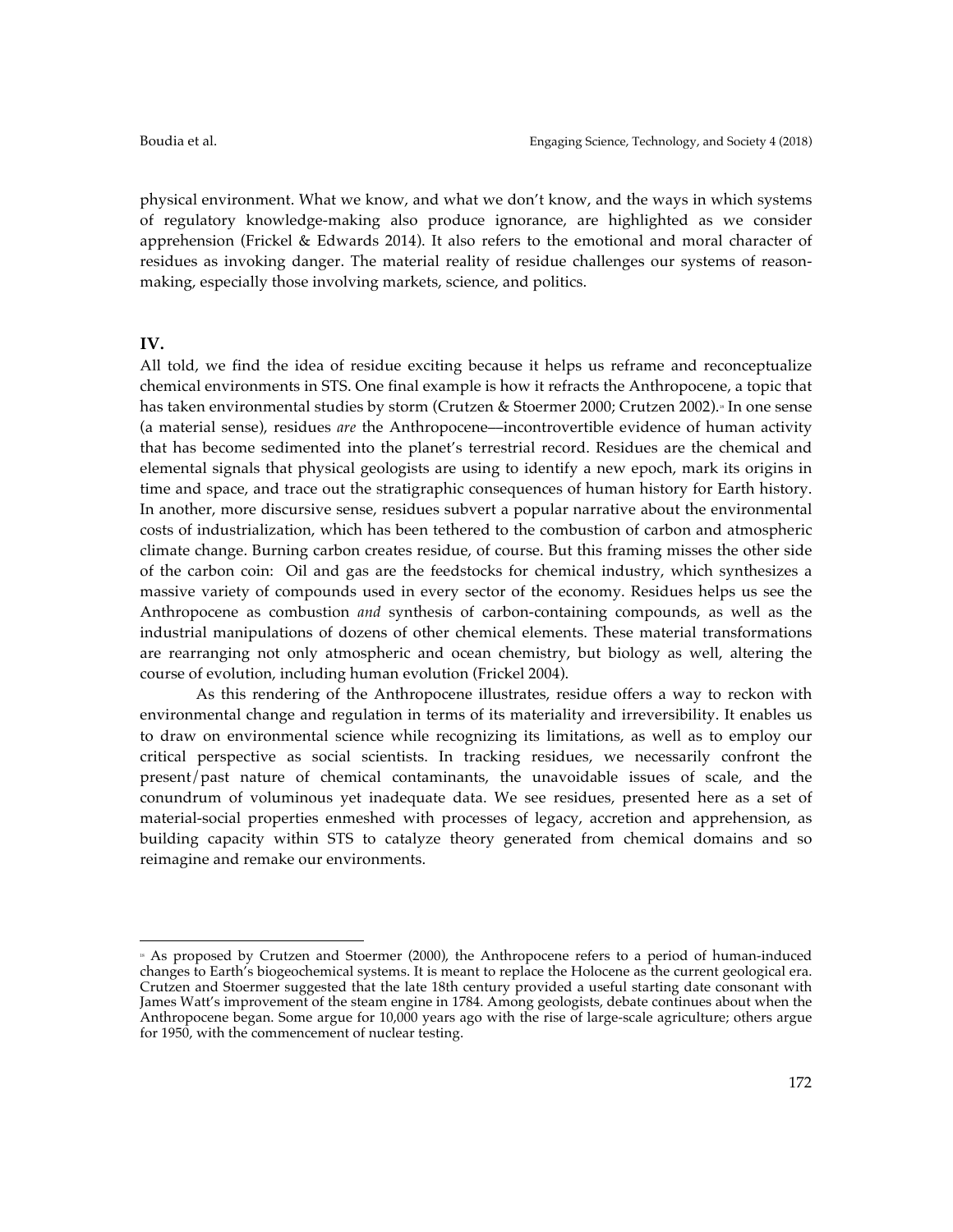# **Author Biography**

Soraya Boudia is Professor of Sociology at the Université Paris Descartes. Working at the intersection of science studies and environmental studies, her scholarship examines the relationships between science, politics and economy. Her current research is on the politics of hazardous waste.

# **Author Biography**

Angela N. H. Creager is the Thomas M. Siebel Professor in the History of Science at Princeton University. Research for her most recent book, *Life Atomic: A History of Radioisotopes in Science and Medicine* (University of Chicago Press, 2013), sparked her interest in environmental contamination and regulation.

# **Author Biography**

Scott Frickel is Professor of Sociology and Environment and Society at Brown University and Community Engagement Core Leader for the Brown Superfund Research Program. Interested in how nature, knowledge, and politics combine, his latest book, with James R. Elliott, is a comparative study of urban socioenvironmental change titled *Sites Unseen: Uncovering Hidden Hazards in American Cities* (Russell Sage Foundation and the ASA Rose Series in Sociology, 2018).

# **Author Biography**

Emmanuel Henry is Professor of Sociology at Université Paris-Dauphine, PSL University. He is currently working on the links between scientific knowledge (and ignorance), expertise, and public policy, mostly in the fields of occupational and environmental health. He recently published *Ignorance scientifique et inaction publique* (Paris, Presses de Sciences Po, 2017).

## **Author Biography**

Nathalie Jas is an STS scholar and senior researcher at the French Institute for Agricultural Research (INRA), in Paris. Her current research interest lies in the socio-history of the governance of hazardous chemicals in the 20th and 21st centuries, with a particular interest in pesticidesrelated issues.

## **Author Biography**

Carsten Reinhardt is professor of historical studies of science at the University of Bielefeld, Germany. His research fields are the history of chemistry, industrial research, scientific instrumentation, and expert knowledge and regulation in their interaction with politics.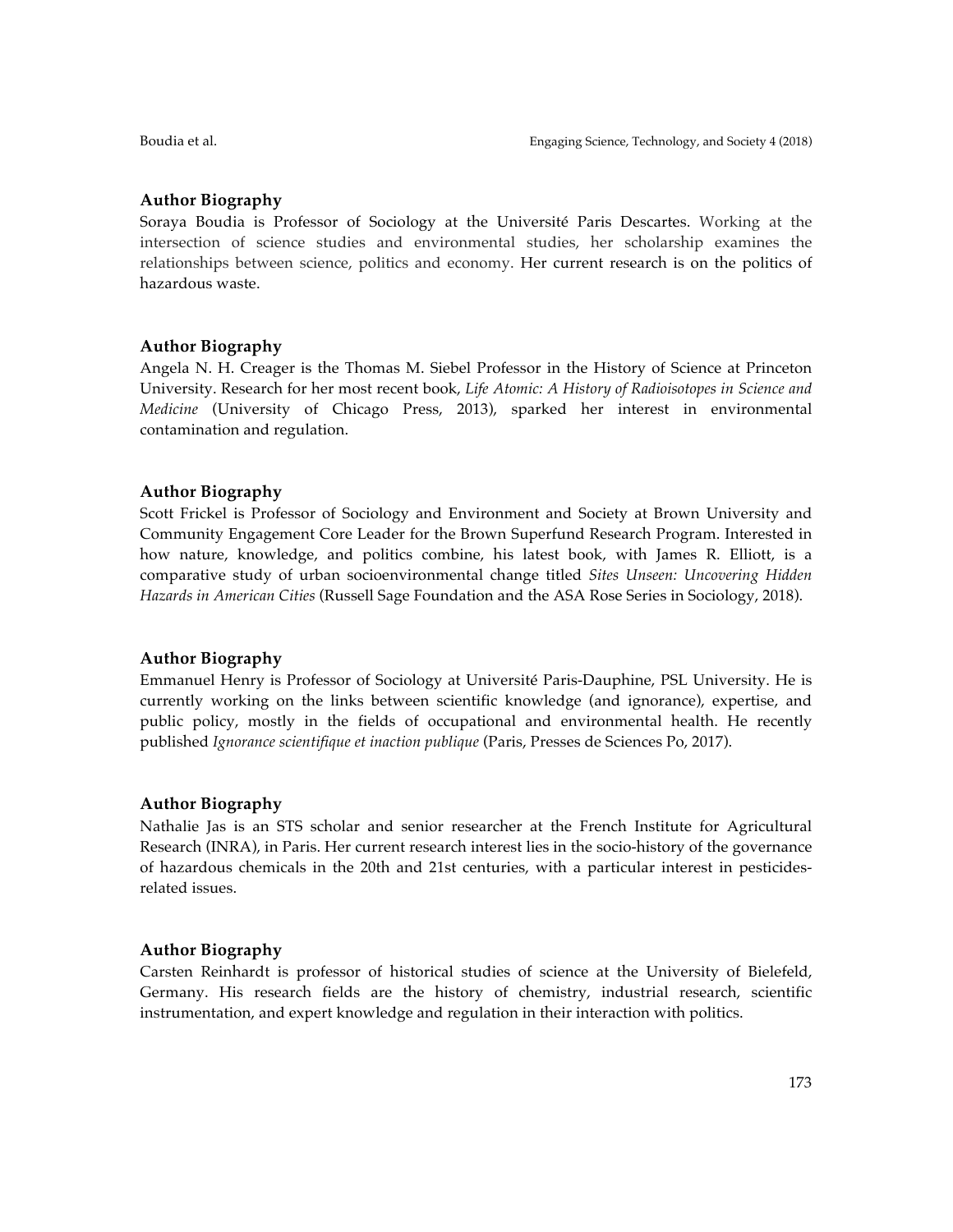### **Author Biography**

Jody A. Roberts is director of the institute for research at the Science History Institute, in Philadelphia. The Institute's research focuses on the development of methods and tools that experiment with the unique capabilities of the science humanities to contribute to a more inclusive conversation about the place of science and technology in our lives. He continues to work in the area of the history of sustainability and environmental regulation and opening up narrative spaces that imagine sustainable futures.

### **References**

- Allen, Barbara L. 2003. *Uneasy Alchemy: Citizens and Experts in Louisiana's Chemical Corridor Disputes*. Cambridge, MA: MIT Press.
- Beamish, Thomas D. 2002. *Silent Spill: The Organization of an Industrial Crisis*. Cambridge, MA: MIT Press.
- Beckert, Jens. 2016. *Imagined Futures: Fictional Expectations and Capitalist Dynamics.* Cambridge, MA: Harvard University Press.
- Bennet, Jane*.* 2010. *Vibrant Matter: A Political Ecology of Things*. Durham, NC: Duke University Press.
- Bohme, Susanna Rankin. 2014. *Toxic Injustice. A Transnational History of Exposure and Struggle*. Berkeley, CA: University of California Press.
- Boudia, Soraya, and Nathaie Jas (eds). 2014. *Powerless Science? Science and Politics in a Toxic World.* Oxford: Beghahn Books.
- Boullier, Henri. 2016. *Autoriser pour interdire. La fabrique des savoirs sur les molécules et leurs risques dans le règlement européen REACH.* PhD Thesis, Université Paris-Est.
- Bowker, Geoffrey C., and Susan Leigh Star. 1999. *Sorting Things Out: Classification and Its Consequences.* Cambridge, MA: MIT Press.
- Brickman, Ronald, Sheila Jasanoff, and Thomas Ilgen. 1985. *Controlling Chemicals: The Politics of Regulation in Europe and the United States.* Ithaca, NY: Cornell University Press.
- Brown, Phil. 2007. *Toxic Exposures: Contested Illnesses and the Environmental Health Movement.* New York: Columbia University Press.
- Casper, Monica J. (ed). 2003. *Synthetic Planet: Chemical Politics and the Hazards of Modern Life.* New York: Routledge.
- Chen, Wan-chin G., and Thomas E. McKone. 2001. "Chronic Health Risks from Aggregate Exposures to Ionizing Radiation and Chemicals: Scientific Basis for an Assessment Framework." *Risk Analysis* 21: 25–42.
- Cowles, Henry M. *A Method Only: The Evolving Meaning of Science in the United States, 1830–1910*. PhD dissertation, Princeton University, 2015.
- Cowles, Henry M. 2016. Review of Angela N. H. Creager, *Life Atomic: A History of Radioisotopes in Science and Medicine. Medical History* 60: 563–565.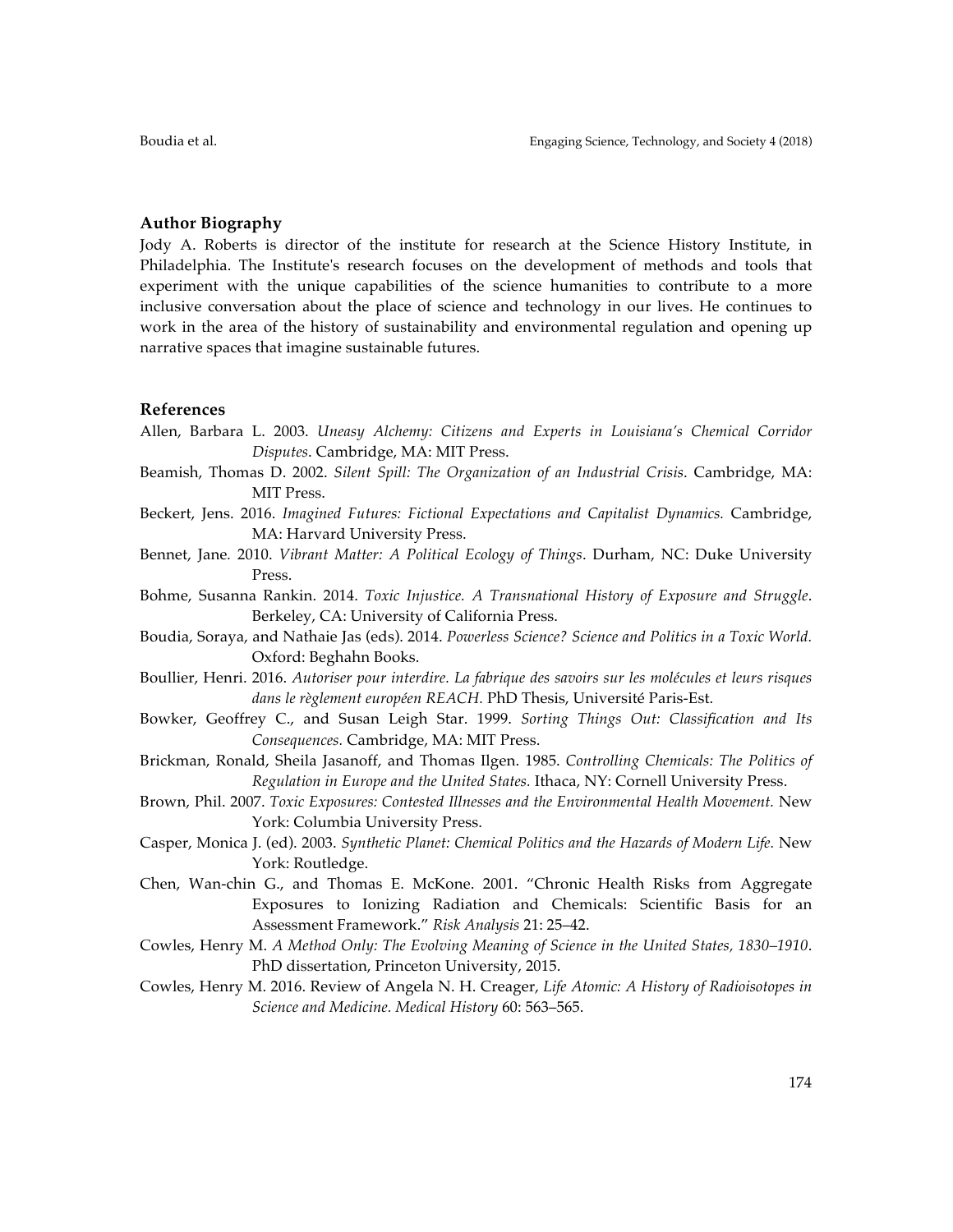- Cranor, Carl F. 1993. *Regulating Toxic Substances: A Philosophy of Science and the Law.* New York: Oxford University Press.
- Creager, Angela N. H. 2013. *Life Atomic: A History of Radioisotopes in Science and Medicine.* Chicago: University of Chicago Press.
- Crooks, Ed. 2016. "BP Draws Line Under Gulf Spill Costs." *Financial Times,* July 14. https://www.ft.com/content/ff2d8bcc-49e9-11e6-8d68-72e9211e86ab
- Crutzen, Paul J., and Eugene F. Stoermer. 2000. "The 'Anthropocene.'" *IGBP Global Change Newsletter* 41: 17–18.
- Crutzen, Paul J. 2002. "Geology of Mankind." *Nature* 415: 23. DOI: https://doi.org/10.1038/415023a.
- Dale, Amy L., Elizabeth A. Casman, Gregory V. Lowry, Jamie R. Lead, Enrica Viparelli, and Mohammed Baalousha. 2015. "Modeling Nanomaterial Environmental Fate in Aquatic Systems." *Environmental Science and Technology* 49: 2587–2593.
- Daniel, Pete. 2005. *Toxic Drift: Pesticides and Health in the Post-World War II South.* Baton Rouge, LA: Louisiana State University Press.
- Douglas, Mary. 1966. *Purity and Danger: An Analysis of Concepts of Pollution and Taboo.* New York: Praeger.
- Eckley, Noelle. 1999. "Drawing Lessons about Science-Policy Institutions: Persistent Organic Polluants (POP) under the LRTAP Convention." Belfer Center for Science & International Affairs Discussion Paper, Harvard University, Report n° E-99-11.
- EFSA Panel on Contaminants in the Food Chain. 2016. "Presence of Microplastics and Nanoplastics in Food, with Particular Focus on Seafood." *EFSA Journal* 14(6): 4501 https://doi.org/10.2903/j.efsa.2016.4501
- Eriksson, Johan, Mickael Gilek, and Christina Ruden (eds*).* 2010. *Regulating Chemical Risks: European and Global Challenges.* Dordrecht: Springer.
- Fortun, Kim. 2001. *Advocacy After Bhopal: Environmentalism, Disaster, New Global Orders.* Chicago: University of Chicago Press.
- Frickel, Scott. 2004. *Chemical Consequences: Environmental Mutagens, Scientist Activism, and the Rise of Genetic Toxicology.* New Brunswick, NJ: Rutgers University Press.
- Frickel, Scott and Michele Edwards. 2014. "Untangling Ignorance in Environmental Risk Assessment." In *Powerless Science? Science and Politics in a Toxic World*, edited by Soraya Boudia and Nathalie Jas. Oxford: Berghahn Books, 215–233.
- Frickel, Scott and James R. Elliott. 2018. *Sites Unseen: Uncovering Hidden Hazards in American Cities*. New York: Russell Sage Foundation and the ASA Rose Series in Sociology.
- Harrison, Jill Lindsey. 2011. *Pesticide Drift and the Pursuit of Environmental Justice.* Cambridge, MA: MIT Press.
- Hecht, Gabrielle. 2018. "Residue." *Somatosphere: Science, Medicine, and Anthropology*, January 8. Accessed 16 April 2018. http://somatosphere.net/?p=14079.
- Henry, Emmanuel. 2007. *Amiante: un scandale improbable: Sociologie d'un problème public.* Rennes: Presses Universitaires de Rennes.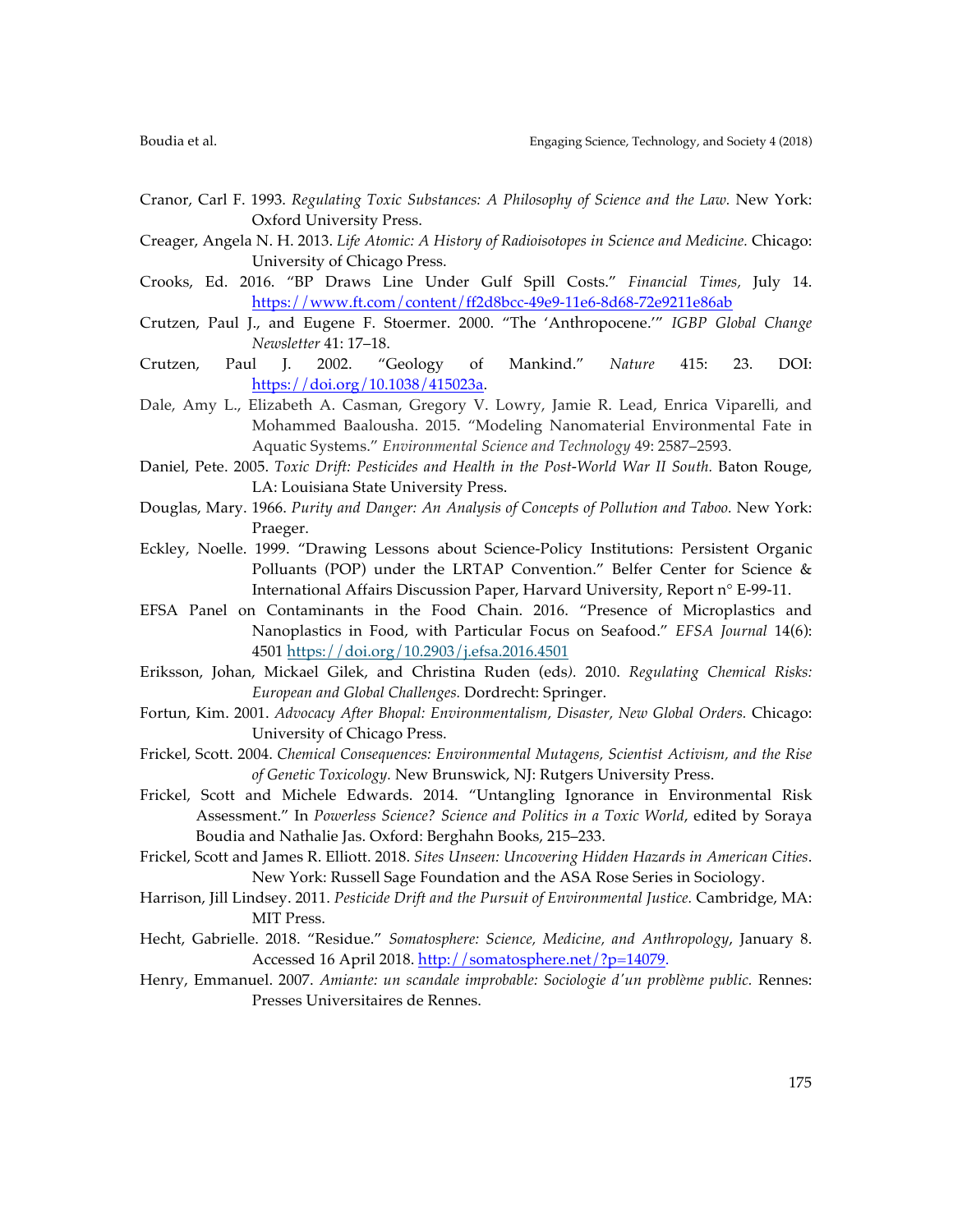- Jasanoff, Sheila. 1990. *The Fifth Branch: Science Advisers as Policymakers.* Cambridge, MA: Harvard University Press, 1990.
- Karami, Ali, Abolfazl Golieskardi, Cheng Keong Choo, Vincent Larat, Tamara S. Galloway, & Babak Salamatinia. 2017. "The Presence of Microplastics in Commercial Salts from Different Countries." *Scientific Reports* 7: 46173. doi:10.1038/srep46173
- Khetan, Sushil K. 2014. *Endocrine Disruptors in the Environment.* Hoboken, NJ: Wiley.
- Krimsky, Sheldon. 2000. *Hormonal Chaos: The Scientific and Social Origins of the Environmental Endocrine Hypothesis.* New York: New York University Press.
- Langston, Nancy. 2010. *Toxic Bodies: Hormone Disruptors and the Legacy of DES*. New Haven: Yale University Press.
- Law, John. 2010. "The Materials of STS." In *The Oxford Handbook of Material Culture Studies*, edited by Dan Hicks and Mary C. Beaudry. London and New York: Oxford University Press, 171–186. DOI:10.1093/oxfordhb/9780199218714.013.0006
- Liebezeit, Gerhard, and Elisabeth Liebezeit. 2013. "Non-Pollen Particulates in Honey and Sugar." *Food Additives and Contaminants. Part A, Chemistry, Analysis, Control, Exposure and Risk Assessment*, 30, 2136–2140.
- Liebezeit, Gerhard, and Elisabeth Liebezeit. 2014. "Synthetic Particles as Contaminants in German Beers." *Food Additives and Contaminants. Part A, Chemistry, Analysis, Control, Exposure and Risk Assessment*, 31, 1574–1578.
- Long*,* Bill L. 2000. *International Environmental Issues and the OECD, 1950-2000: An Historical Perspective.* Paris: Organisation for Economic Cooperation and Development.
- Markowitz, Gerald, and David Rosner. 2002. *Deceit and Denial: The Deadly Politics of Industrial Pollution.* Berkeley, CA: University of California Press
- Markowitz, Gerald, and David Rosner. 2013. *Lead Wars: The Politics of Science and the Fate of America's Children.* Berkeley, CA: University of California Press.
- McNeill, John R., and George Vrtis (eds). 2017. *Mining North America: An Environmental History since 1522.* Berkeley, CA: University of California Press.
- Mosbergen, Dominique. 2017. "New Plastic Garbage Patch Found in the South Pacific Could Be '1.5 Times Larger Than Texas.'" *Huffington Post*, 2 Aug. https://www.huffingtonpost.com/entry/south-pacific-garbagepatch\_us\_59818f92e4b0353fbb3387ac
- Murphy, Michele. 2006. *Sick Building Syndrome and the Problem of Uncertainty: Environmental Politics, Technoscience, and Women Workers.* Durham, NC: Duke University Press.
- Pallemaerts*,* Marc. 2003. *Toxics and Transnational Law: International and European Regulation of Toxic Substances as Legal Symbolism.* Oxford: Hart Publishing.
- Pellow, David. 2007. *Resisting Global Toxics: Transnational Movements for Environmental Justice*. Cambridge, MA: MIT Press.
- Proctor, Robert N. 1995. *Cancer Wars: How Politics Shapes What We Know and Don't Know about Cancer.* New York: Basic Books.
- Reinhardt, Carsten. 2010. "Regulierungswissen und Regulierungskonzepte." *Berichte zur Wissenschaftsgeschichte* 33: 351–364.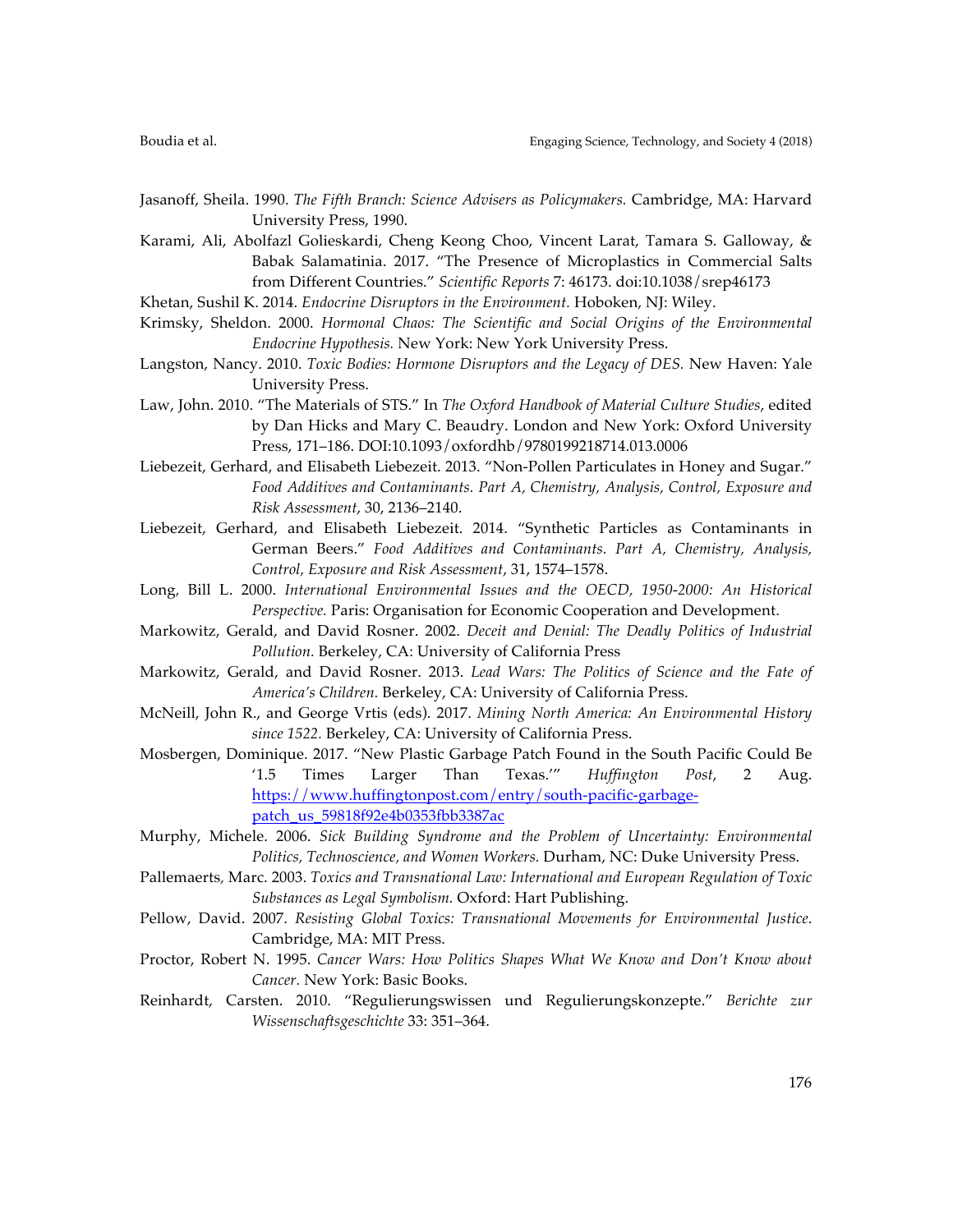- Ross, Benjamin, and Steven Amter. 2010. *The Polluters: The Making of Our Chemically Altered Environment.* Oxford: Oxford University Press.
- Rothschild, Rachel. 2014. "Burning Rain: The Long-range Transboundary Air Pollution Project." In *Toxic Airs: Chemical and Environmental Histories of the Atmosphere*, edited by James Rodger Fleming and Ann Johnson. Pittsburgh, PA: University of Pittsburgh Press, 181–207.
- Rothschild, Rachel. Forthcoming. *Poisonous Skies: Acid Rain and the Globalization of Pollution*. Chicago: University of Chicago Press.
- Selin, Henrik. 2010. *Global Governance of Hazardous Chemicals: Challenges of Multilevel Management.* Cambridge, MA: The MIT Press.
- Seller, Claudia, and Thomas U. Berendonk. 2012. "Heavy-Metal Driven Co-Selection of Antibiotic Resistance in Soil and Water Bodies Impacted by Agriculture and Aquaculture." *Frontiers in Microbiology* 3: article 399.
- Sellers, Christopher C. 1997. *Hazards of the Job: From Industrial Disease to Environmental Health Science.* Chapel Hill, NC: University of North Carolina Press.
- Serres, Michel. 2011. *Malfeasance: Appropriation through Pollution?* trans. Anne-Marie Feenberg-Dibon*.* Stanford, CA: Stanford University Press.
- Shapiro, Nicholas, Nasser Zakariya, and Jody Roberts. 2017. "A Wary Alliance. From Enumerating the Environment to Inviting Apprehension." *Engaging Science, Technology, and Society,* 3: 575-602.
- Shostak, Sara. 2013. *Exposed Science: Genes, the Environment, and the Politics of Population Health*. Berkeley, CA: University of California Press.
- Shotwell, Alexis. 2016. *Against Purity: Living Ethically in Compromised Times.* Minneapolis, MN: University of Minnesota Press.
- Slota, Stephen C., and Geoffrey C. Bowker. 2017. "How Infrastructures Matter." In *The Handbook of Science and Technology Studies*,  $4^*$  edition, edited by Ulrike Felt, Rayvon Fouché, Clark A. Miller, and Laurel Smith-Doerr. Cambridge, MA: MIT Press, 529–554.
- Spears, Ellen Griffith. 2014. *Baptized in PCBs: Race, Pollution, and Justice in an All-American Town.*  Chapel Hill, NC: University of North Carolina Press.
- Tainter, Joseph A. 2000. "Global Change, History, and Sustainability." In *The Way the Wind Blows: Climate, History, and Human Action*, edited by Roderick J. McIntosh, Joseph A. Tainter, and Susan Keech McIntosh. New York: Columbia University Press, 331– 356.
- Tsing, Anna Lowenhaupt. 2015. *The Mushroom at the End of the World: On the Possibility of Life in Capitalist Ruins*. Princeton, NJ: Princeton University Press.
- US Senate, Committee on Environment and Public Works, Subcommittee on Superfund and Environmental Oversight. 1988. *Implementation of the Toxic Substances Control Act, the PCB Rule, and Federal Hazardous Substance Laws, Concerning the Performance of the Environmental Protection Agency in the Matter of the Texas Eastern Gas Pipeline Company.* Washington, DC: US Government Printing Office.